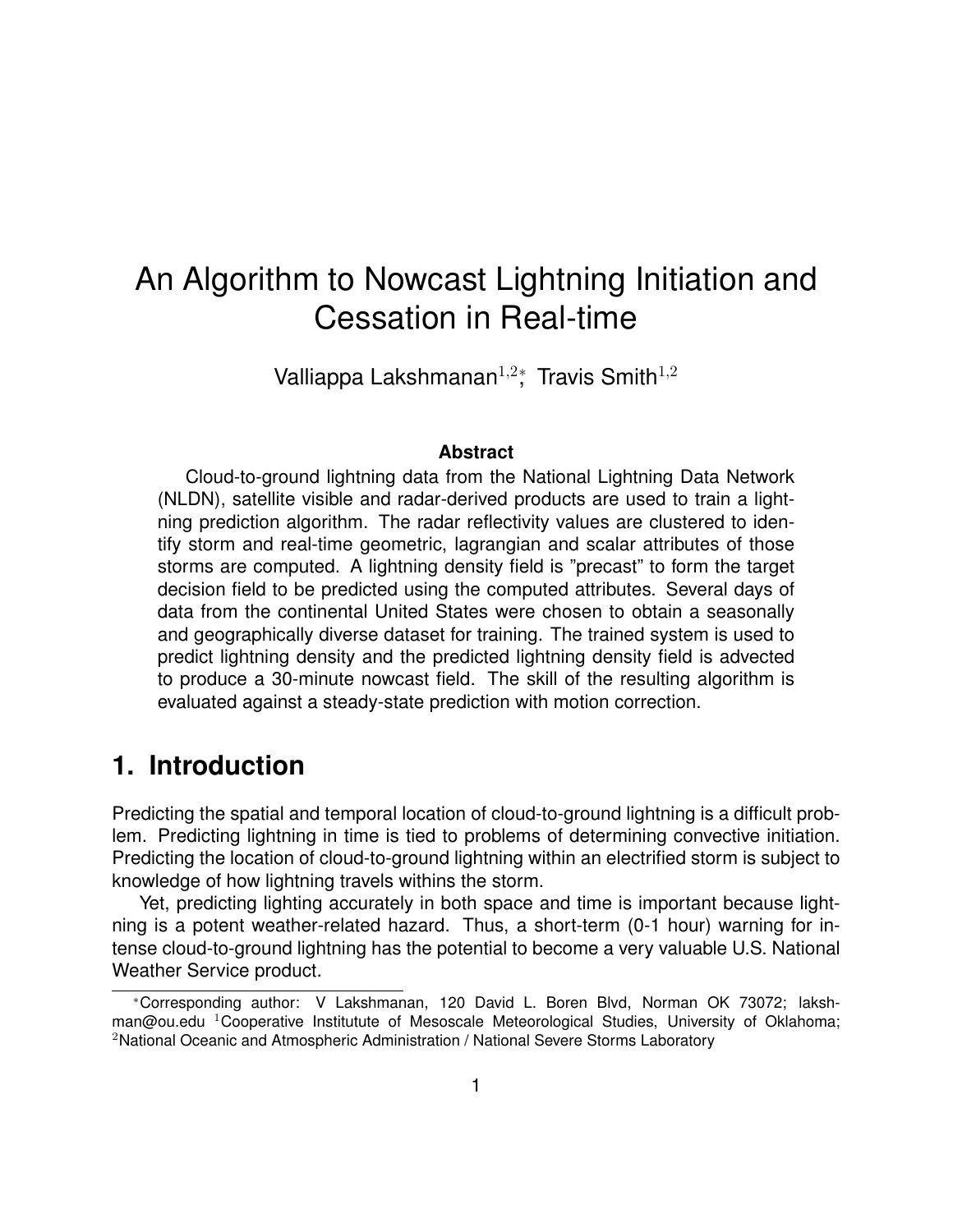A variety of rules of thumb have been developed at various forecast offices to alert the public of the potential of "excessive lightning". An application to predict lightning, from model forecasts, as an extension of convective activity have been developed, for example by Keller (2004). We, on the other hand, are interested in time frames of less than an hour. Therefore, we formulate the lightning prediction problem as a spatio-temporal predicition problem based on radar-observed inputs. At a particular location, we seek to estimate the probability that there will be a lightning strike at that position in the next 30 minutes. Since lightning is an almost instantaneous event, the probability of lightning is also estimated in a spatio-temporal sense: a particular location is said to have experienced lightning if there is a lightning strike within a given distance of that location within the past 15 minutes. This spatio-temporal defintion of lightning activity is represented by a lightning density grid.

The lightning density grid is a two-dimensional grid that has a resolution of 0.01 degrees in latitude and longitude (approximately 1km x 1km at midlatitudes). The remapping of lightning source data into lightning density grids is achieved using temporal averaging and spatial smoothing. All the source data that impacts a grid cell over a given time period are used to determine the lightning density at a grid cell. Spatially, we let each source impact not just the grid cell into which it falls, but all grid cells within a given radius (using a Cressman Cressman (1959) neighborhood function to determine the weight of impact).

One advantage of cloud-to-ground lightning is that it is a hazard that is observed in real-time. There is no similar real-time source of information on other severe weather hazards such as hail. Thus, it is possible to consider creating a data mining approach to predict cloud-to-ground lightning. If a system can be trained on input spatial grids of reflectivity and VIL at  $t_{-30min}$  to predict the cloud-to-ground lightning activity that is observed at  $t_0$ , it should be possible to use that system on the set of input spatial grids at  $t_0$  to predict the lightning activity at  $t_{30min}$ . Indeed, that was the approach undertaken by Lakshmanan and Stumpf (2005) where the aforementioned model was created in realtime using radial basis functions which have the benefit of providing a non-linear response while remaining extremely fast to train.

Unfortunately, the approach of using spatial grids directly did not work very well. There were two key reasons. Firstly, storms move. VIL at  $x_i, y_i, t_{-30min}$  was an indicator of lightning activity not at  $x_i, y_i, t_0$  but at  $x_i + u_i \delta t, y_i + v_i \delta t, t_0$  where  $u_i, v_i$  is the motion of the storm at  $x_i, y_i$ . If that was the only problem, then the target lightning field at  $t_0$  could be advected backwards before training the engine using inputs and outputs at  $x_i, y_i$ . A second problem is that while reflectivity at  $-10^{\circ}$ C was a leading indicator, it was a leading indicator of lightning somewhere within the storm, not neccessarily at the location of the overshooting top. In other words, lightning activity was not limited to the core of the storm, but often occured in the anvil region where the radar reflectivity did not overshoot.

At coarse spatial resolutions, neither of these drawbacks applies. A pixel-by-pixel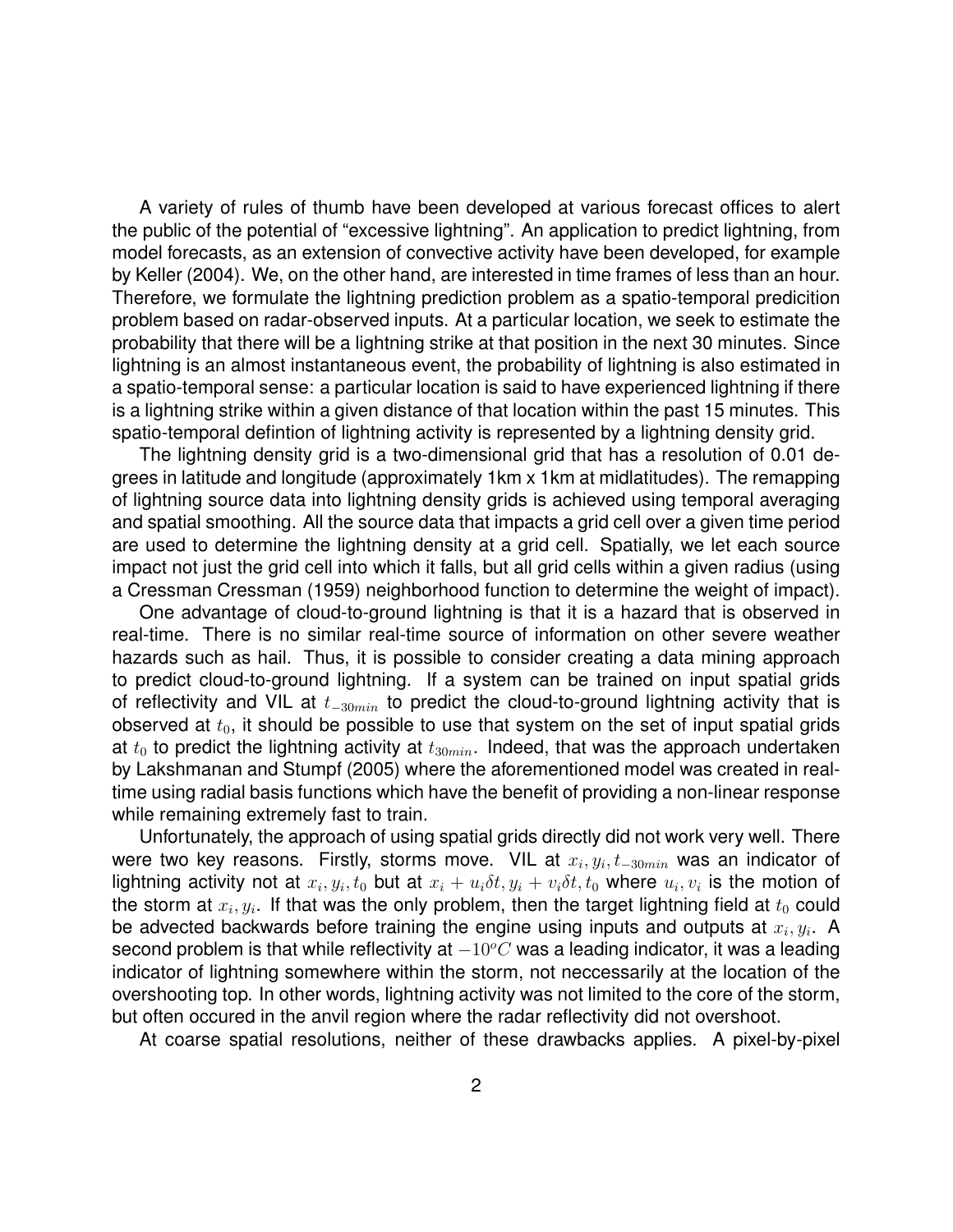input-output mapping has been successfully employed at a 22  $km$  resolution to train a neural network (Burrows et al. 2005). However, at the approximately 1  $km$  resolution that we would like to address, a straight-forward input to output mapping at every grid point will not work. Instead, it is necessary to consider storms as entities and train the model with storm properties, not just pixel values.

## **2. Method**

Cloud-to-ground strike locations from the National Lightning Detection Network (NLDN) were averaged in space (3 km radius) and time (15 minutes) to create a lightning density grid i.e. the value of the grid at any point was an exponentially weighted number of strikes within 15 minutes and 3 km of the point with farther away flashes receiving less weight.

When creating 3D grids of reflectivity from multiple radars (Lakshmanan et al. 2006), we usually map the reflectivity values to constant altitudes above mean sea level. By integrating numerical model data, it is possible to obtain an estimate of isotherm heights – at time intervals of less than an hour, this information is quite reliable. Thus, it is possible to compute the reflectivity value from multiple radars and interpolate it to points not on a constant altitude plane, but on a constant temperature level. This information, updated every minute in real-time, is valuable for forecasting lightning. Following Hondl and Eilts (1994); Watson et al. (1995), we considered the following fields as potential predictors of future cloud-to-ground lightning activity:

- 1. Reflectivity isotherm values at  $0^{\circ}C$ ,  $-10^{\circ}C$  and  $-20^{\circ}C$ .
- 2. Vertical Integrated Liquid (VIL), estimated from multiple radars (Greene and Clark 1972; Kitzmiller et al. 1995).
- 3. Layer averages of reflectivity between  $-20^{\circ}C$  and  $0^{\circ}C$ .
- 4. Maximum VIL and Reflectivity of the storm over its life cycle
- 5. Increase over time of VIL and Reflectivity isotherms
- 6. Size and aspect ratio of the storm
- 7. Speed at which the storm is moving
- 8. Current lighting density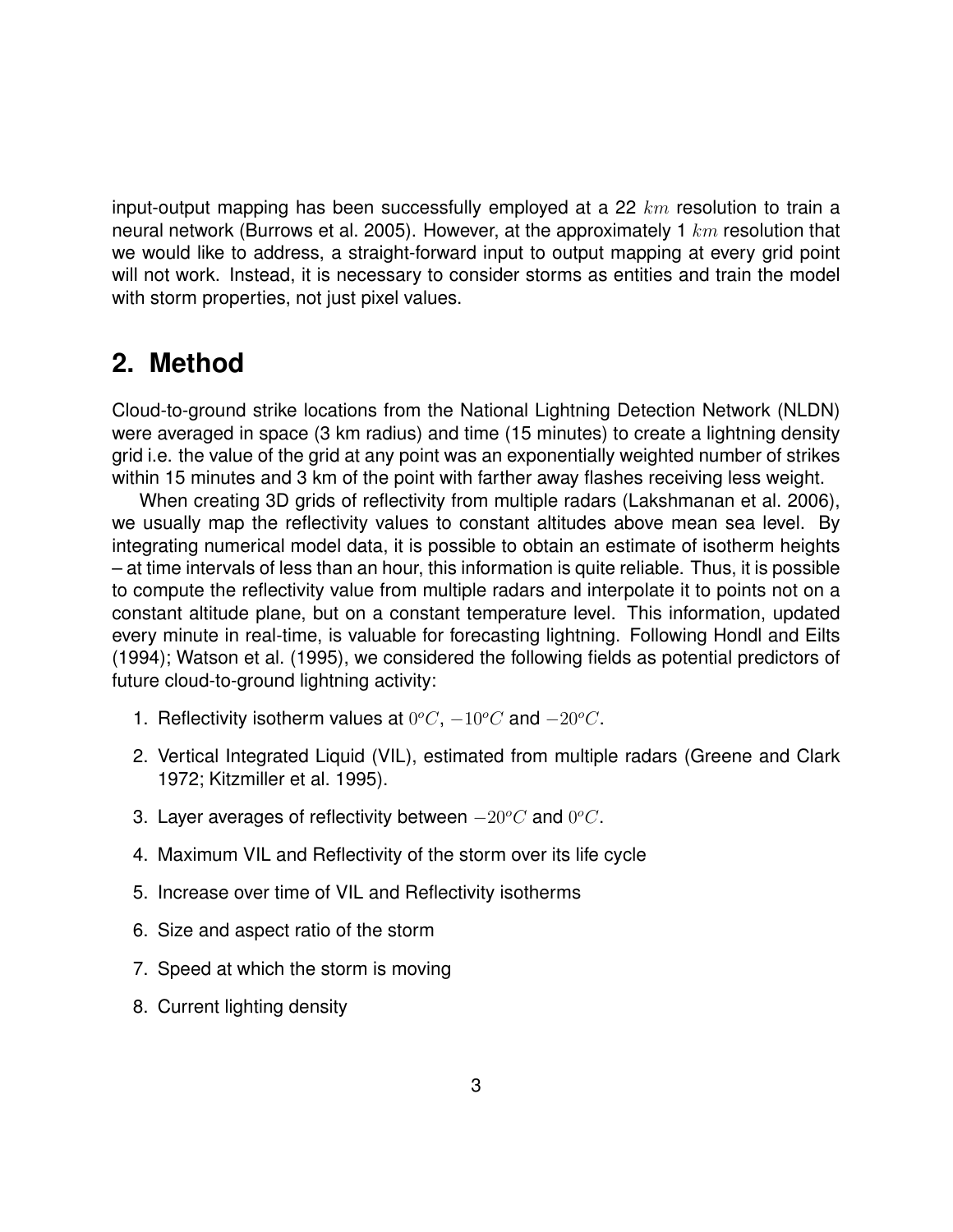The motion is estimated using the technique described in (Lakshmanan et al. 2003) and spatial and temporal attributes are extracted using the technique described in (Lakshmanan and Smith 2008). The  $t_{30min}$  lightning density grid was advected backward 30 minutes and used as one of the inputs to the attribute extraction algorithm. These methods are summarized in the rest of this section.

The technique consists of the following steps:

- 1. identify storms from remotely sensed images
- 2. estimate the motion of these storms
- 3. use the spatial extent of the storms and their movement to extract geometric, spatial and temporal properties of the storms
- 4. In training, use observed lightning density from 30 minutes later advected backwards by 30 minutes as the "target" or ideal lightning density. Accumulate all such training "patterns" and train a neural network to carry out the prediction
- 5. In real-time, provide the geometric, spatial and temporal properties of the storms to the neural network to generate a predicted lighting density. Advect this predicted lighting density field forward by 30 minutes to create nowcast

Extracting storm attributes requires a general-purpose definition of a storm that is amenable to automated storm identification. Lakshmanan et al. (2008) define a storm in weather imagery as a region of high intensity separated from other areas of high intensity. A storm in their formalism consists of a group of pixels that meet a size criterion ("saliency"), whose intensity values are greater than a value criterion ("minimum") and whose region of support ("foothills") is determined by the highest intensity within the group. The "intensity" in this case is a multi-radar-derived composite i.e. the maximum radar-observed reflectivity regardless of height at a location. The clustering is set up as an expectation-minimization problem, with two opposing criteria for each pixel so that the cost of assigning a pixel to the  $k^{th}$  cluster is:

$$
E(k) = \lambda d_m(k) + (1 - \lambda) d_c(k) \qquad \qquad 0 \le \lambda \le 1 \tag{1}
$$

The first criterion assigns a cost  $d_m(k)$  to the difference in intensity between the pixel intensity  $(I_{xy})$  and the mean intensity of the  $k^{th}$  cluster  $(\mu_k)$  so that pixels tend to belong to the cluster they are closest to in value space:  $d_m(k) = || \mu_k - I_{xy} ||$  The second criterion assigns a cost  $d_c(k)$  defined as the number of neighboring pixels that do not belong to the  $k^{th}$  cluster:  $d_c(k) = \sum_{ij \epsilon N_{xy}} (1-\delta(S_{ij}-k))$  so that pixels tend to belong to the same cluster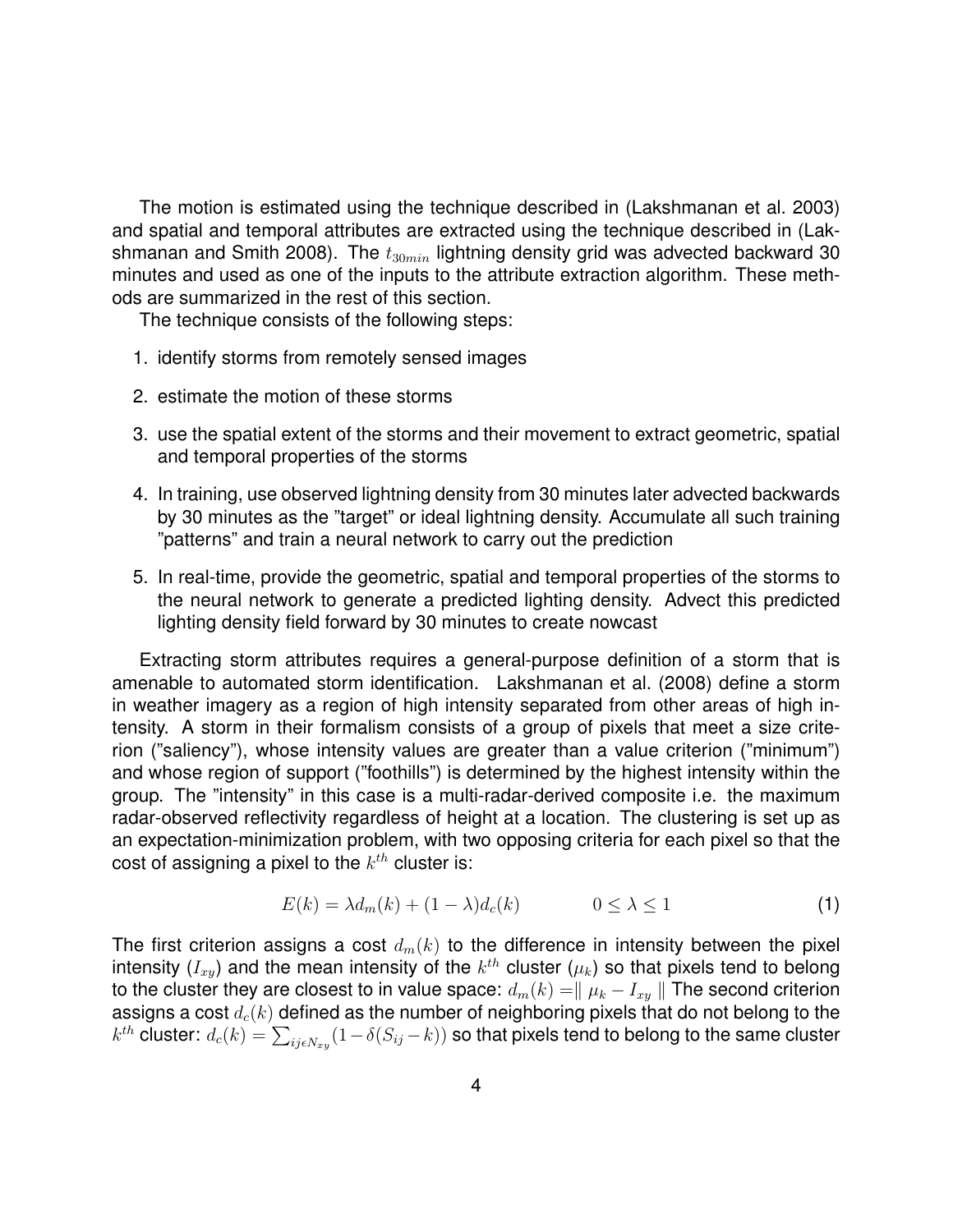as their neighbors.  $S_{ij}$  is the currently assigned cluster to the pixel at  $i, j$  and  $\delta$  is the Dirac delta function. Thus, the clustering step balances the dual goals of self-similarity  $(d_m(k))$ and spatial coherence  $(d_c(k))$ .

Here, the identification of a storm turns on the size criterion starting from the clusters. These clusters can be combined in descending order of intensity to fit larger and larger size criteria, thus making it possible to use multiple size criteria to achieve hierarchical, multi-scale storm identification (See Figure 1). Doing it this way also yields clusters that are nested partitions, i.e., the storms at more detailed scales are wholly contained within storms at coarser scales.

Clusters identified from the multi-radar composite field at a saliency of 100  $km^2$  were used for lighting nowcasting. Lakshmanan et al. (2003) provides a way to obtain highquality motion estimates, retain the ability to associate motion with storm entities and avoid association error. Storms are identified in the current frame and associated, not with storms in the previous frame, but with the image in the previous frame. Thus, movement is associated not on rectangular subgrids but on subgrids that have the shape and size of the current cluster. Even if a storm has merged or split between the two frames, the motion estimate will correspond to the part of image in the previous frame that the current cluster corresponds to. As long as storms don't grow or evolve too dramatically in the intervening time period, this cluster-to-image matching side-steps association errors and provides high-quality motion estimates because the motion estimate corresponds to a relatively large group of pixels (See Figure 1e,f). Motion estimates are estimated over the entire area of interest by interpolating spatially between the motion estimates corresponding to each storm. Motion estimates are also smoothed temporally over time using a constantacceleration Kalman filters. This yields a motion estimate over the entire domain.

Once clusters have been identified and their motion estimated, geometric, spatial and temporal properties of the clusters can be extracted. The number of pixels in each identified cluster is indicative of the size of the cluster. Because the input grids were mapped to an earth-relative coordinate system, the size in pixels can be converted into a size in kilometers.

If the cluster consists of pixels  $x, y$ , then an ellipse can be fit to the cluster's pixels. The best fit ellipse contains axes of lengths a and b and orientation  $\phi$  where Jain (1989):

$$
a = 2\sqrt{v_x + v_y + (v_x - v_y)^2 + 4 * v_{xy}^2}
$$
  
\n
$$
b = 2\sqrt{v_x + v_y - (v_x - v_y)^2 - 4 * v_{xy}^2}
$$
  
\n
$$
\phi = \tan^{-1} \frac{a^2/4 - v_{xy}}{(\sqrt{a^2/4 - v_x)^2 + v_y^2}} / \frac{v_{xy}}{\sqrt{(a^2/4 - v_x^2)^2 + v_{xy}^2}}
$$
\n(2)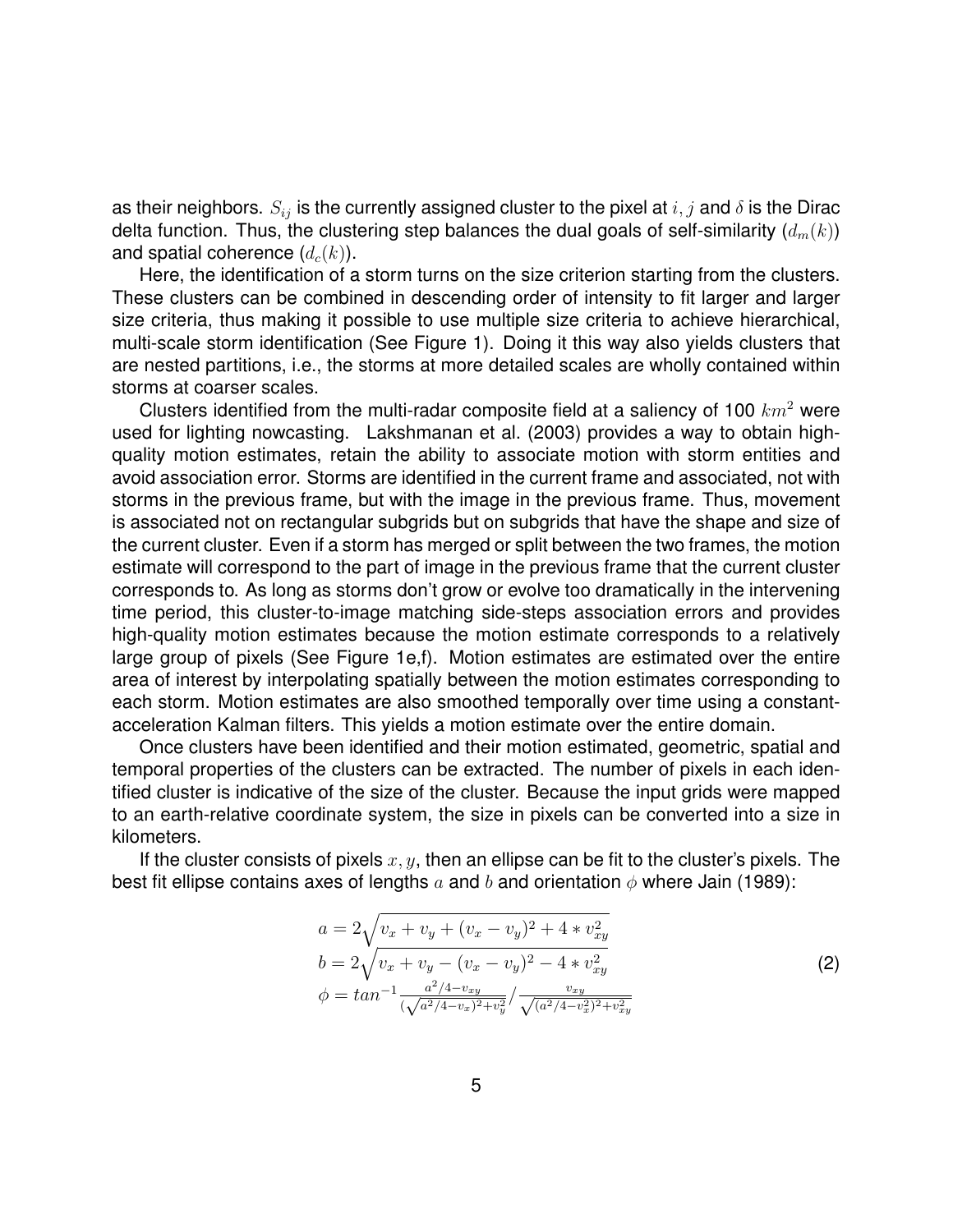

Figure 1: Multi-scale hierarchical clustering to identify storms and estimate motion. (a) Reflectivity composite field being clustered. The data are over Oklahoma on May 20, 2001 and depict an area of approximately  $500km \times 300km$  (b) Storms identified at a  $20km^2$ saliency. Different storms are colored differently. (c,d) Storms identified at  $160km^2$  and  $480km^2$  scales. (e) Motion is estimated by matching clusters in the current frame ( $160km^2$ ) scale shown) to the entire image at the previous image, thus avoiding both association errors and the aperture problem (f) Using the motion estimate to advect the current field foward by 30 minutes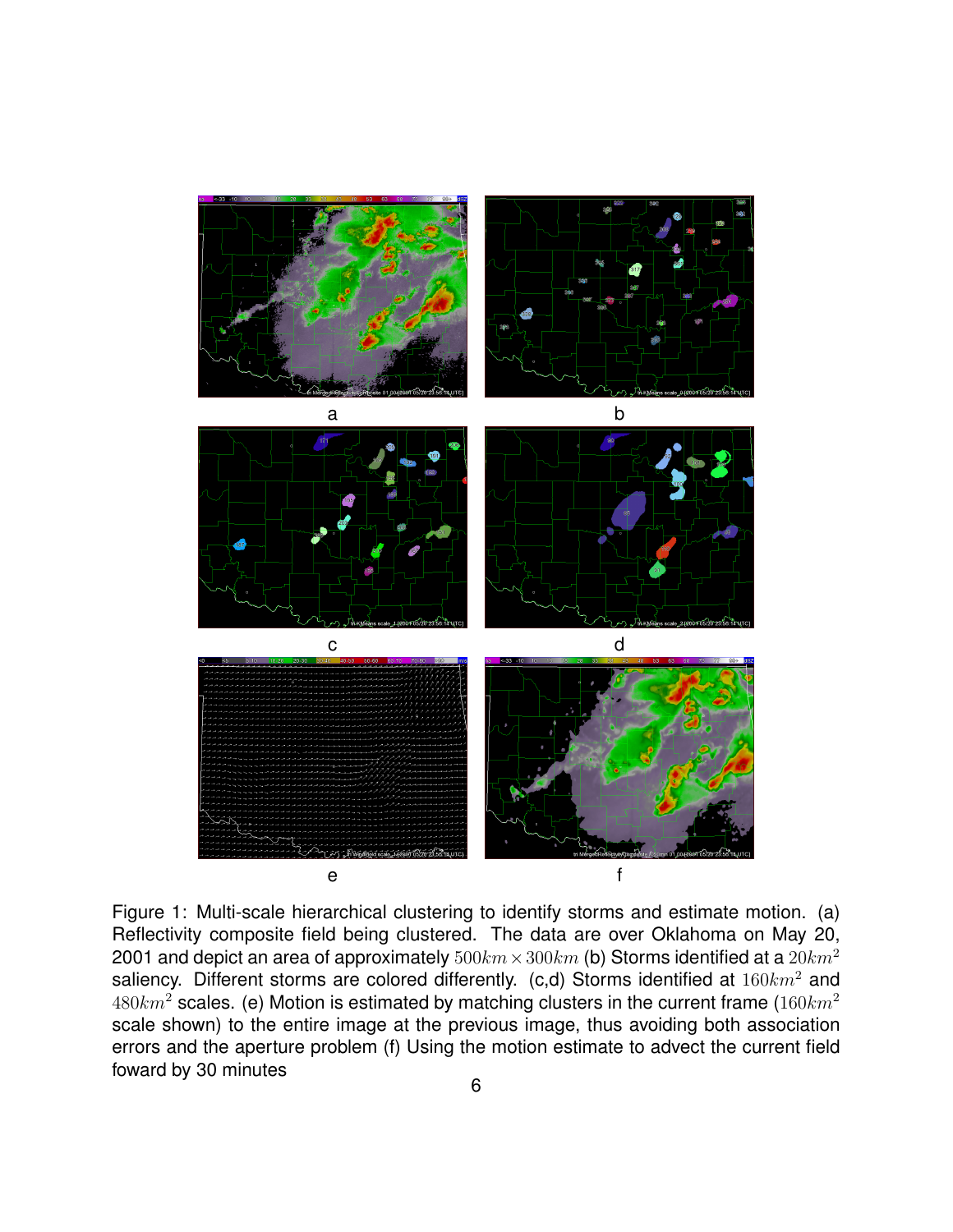with  $v_x$ ,  $v_y$  and  $v_{xy}$  given by:

$$
v_x = \frac{N\Sigma x^2 - (\Sigma x)^2}{N^2 - N} \quad v_y = \frac{N\Sigma y^2 - (\Sigma y)^2}{N^2 - N} \quad v_{xy} = \frac{N\Sigma xy - \Sigma x \Sigma y}{N^2 - N} \tag{3}
$$

The ratio  $max(a, b)/min(a, b)$  can be used as a measure of the aspect ratio of the cluster, with a ratio near 1 indicative of a circular storm and larger numbers indicative of elongated storms.

Multi-radar spatial grids of VIL and reflectivity isotherms are created using the techniques described by Lakshmanan et al. (2006). Given a spatial grid of VIL, the maximum VIL within the  $j^{th}$  cluster could be expressed as:

$$
VIL_{cluster_j} = max_i(VIL_{x_i, y_i}|x_i, y_i \in cluster_j)
$$
\n
$$
\tag{4}
$$

Thus, spatial properties of the  $j^{th}$  cluster can be extracted by computing scalar statistical properties over all the pixels  $x_i, y_i$   $\epsilon$   $cluster_j$  on spatial grids that have been remapped to the extent and resolution of the clustered grid.

A potential indicator for lightning initiation/decay is the rate of increase or decrease of VIL. Assume that a motion estimate is available over the entire domain so that the motion at  $x_i, y_i$  is  $u_i, v_i.$  Then, the temporal property that captures the change in a spatial property, VIL for the  $j^{th}$  cluster can be obtained by projecting the pixels that belong to the cluster backwards in time and recomputing the spatial property on the earlier frame of the sequence:

$$
\delta_{VIL, cluster_j} = \max_{i} (VIL_{t_0, x_i, y_i} | x_i, y_i \in cluster_j, t_0) - \max_{i} (VIL_{t_{-1}, x_i - u_i * (t_0 - t_{-1}, y_i - v_i * (t_0 - t_{-1}))} | x_i, y_i \in cluster_j, t_0))
$$
\n(5)

It should be noted that this technique relies only on the clustering of the current field, and not on the clustering of the previous frame. The assumption, instead, is that the pixels  $x_i, y_i$  that are part of  $cluster_j$  will have moved with the same speed and direction from the previous frame. Therefore, this technique handles morphological operations such as splits and mergers well, since it does not require clustering of the previous frame – instead, just the corresponding part(s) of the previous grid are used. However, this technique assumes that there has not been significant spatial growth or decay of the storm between the time frames. If, for example, there has been decay, then  $\delta_{MESH, cluster_i}$  will reflect only the changes within the core of the storm (since the cluster at  $t_0$  will be smaller than the entity in  $t_{-1}$ ). On the other hand, if there has been growth, then statistics are computed over a slightly larger area. Because the maximum VIL is typically located well within the core of the storm, this may not matter.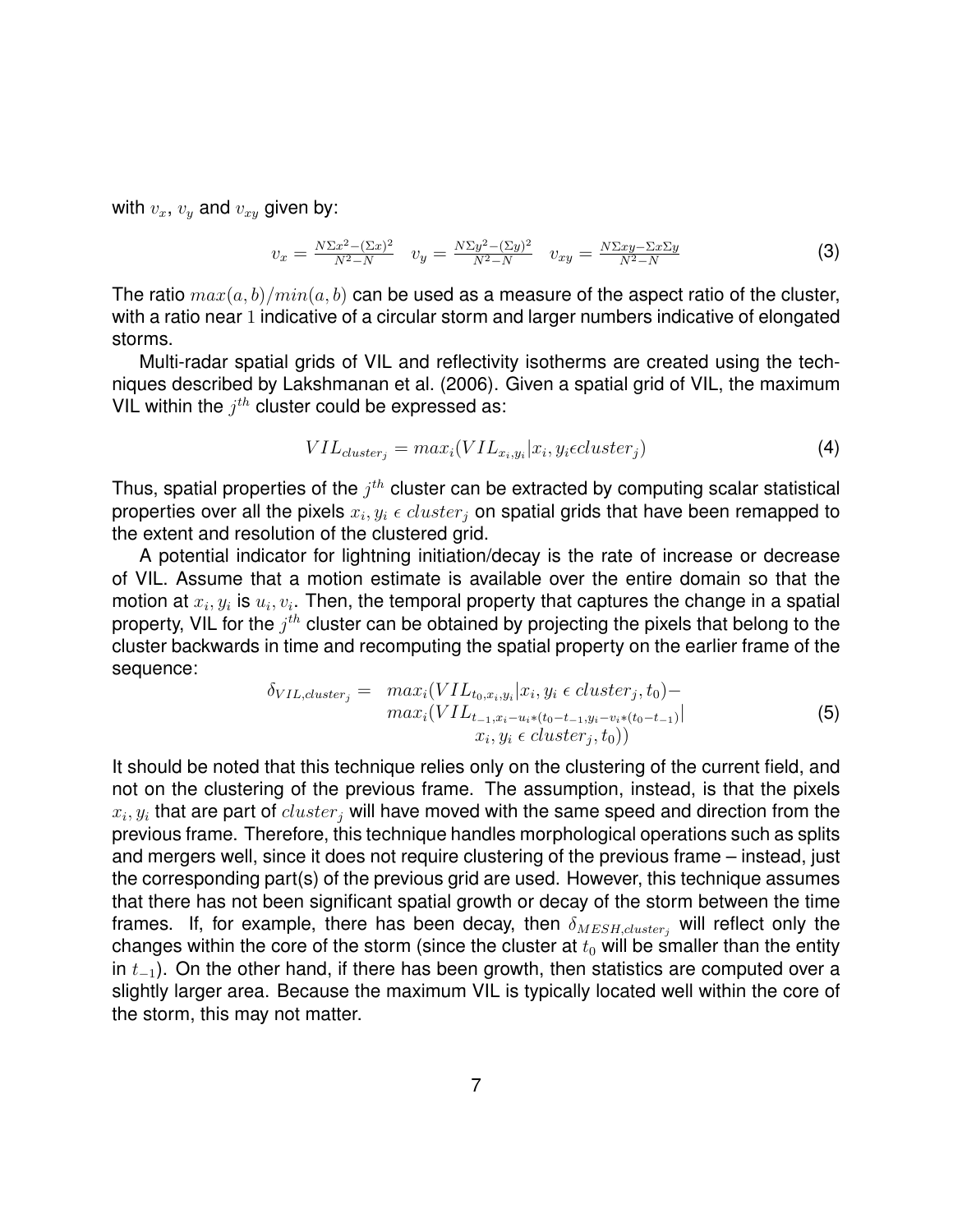| <b>Attribute</b>             | Source (Cluster/Grid)           | Unit        | Description              |
|------------------------------|---------------------------------|-------------|--------------------------|
| Speed                        | Motion                          | m/s         | Movement of cluster      |
| <b>Size</b>                  | Geometric                       | $km^2$      | Size of cluster          |
| Orientation                  | Geometric                       | deq         | $\phi$ in ellipse fit    |
| <b>Aspect Ratio</b>          | Geometric                       | <b>None</b> | $a/b$ in ellipse fit     |
| <b>MaxRef</b>                | <b>Reflectivity Composite</b>   | dBZ         | Maximum value in cluster |
| $\mathsf{Ref}-10^oC$         | Reflectivity $-10^{\circ}C$     | dBZ         | Maximum value in cluster |
| $Ref-10^{\circ}$ Cincr       | Reflectivity $-10^{\circ}C$     | dBZ         |                          |
| LayerAverageRef              | Reflectivity $-20^{\circ}C$ 0°C | dBZ         | Average value in cluster |
| <b>VIL</b>                   | <b>VIL</b>                      | $kg/m^2$    | Average value in cluster |
| <b>VILincr</b>               | <b>VIL</b>                      | $kg/m^2$    | $\delta$                 |
| MaxVIL                       | <b>VIL</b>                      | $kg/m^2$    | Maximum value in cluster |
| LightningDensity             | LightningDensity at $t_0$       | $fl/km^2/s$ | Maximum value in cluster |
| <b>IdealLightningDensity</b> | LightningDensity at $t_{30}$    | $fl/km^2/s$ | Maximum value in cluster |
|                              | (reverse advected)              |             |                          |

Table 1: Attributes extracted from clusters for the lightning prediction algorithm. The units of lightning density are flashes per square kilometer per second.

### **3. Result**

The full list of attributes used for training are listed in Table 1). These were arrived at from the full list of attributes following remove-one feature selection i.e. the full training was carried out after removing one of the features. If the performance of the resulting neural network (on a validation set) did not deteoriate significantly, the feature was permanently removed.

The neural network was trained using spatial  $(1km$  resolution every 5 minutes) grids over the continental United States on six days between April and September, 2008: April 10, May 14, June 13, July 1, August 20 and Sep. 11<sup>1</sup> The resulting patterns were randomly divided into 3 sets of 50%, 25% and 25% which were used for training, validation and testing respectively.

A neural network with one hidden layer consisting of 8 nodes was trained on the training set using ridge regression Riedmiller and Braun (1993), with the validation set utilized for early stopping. The skill of the resulting neural network on the independent test set is shown in Figure 2. If the output of the trained neural network is thresholded at 0.41,

<sup>&</sup>lt;sup>1</sup>These days were selected because they had relatively widespread lightning activity and because we did not experience hardware or software problems when collecting the data on these days.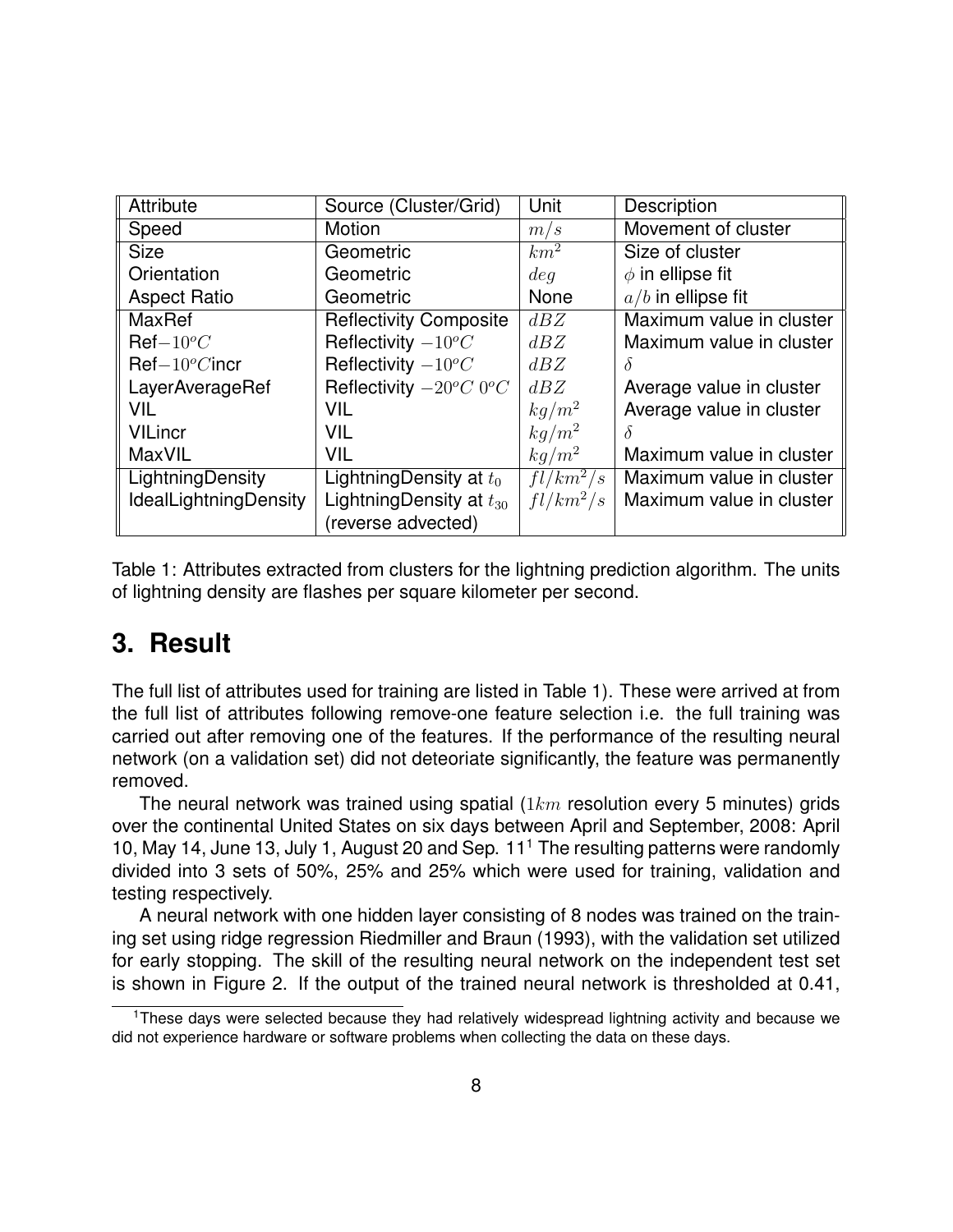

Figure 2: Skill of steady-state method and trained neural network at predicting lightning activity 30 minutes into the future. Critical Success Index (CSI), Heidke Skill Score (HSS), Probability of Detection (POD) and False Alarm Rate (FAR) are shown. The current lightning density field was advected to create "steady-state" forecasts. The steady-state method has a maximum CSI of 0.69 if the advected field is thresholded at zero. The neural network attains its maximum CSI of 0.79 when its output is thresholded at 0.41.

the algorithm has a Critical Success Index (CSI: Donaldson et al. (1975)) of 0.79 when predicting lightning activity 30 minutes ahead. This corresponds to a Heidke Skill Score (HSS: Heidke (1926)) of 0.89, a Probability of Detection (POD) of 0.91 and a False Alarm Rate (FAR) of 0.14. By way of contrast, simply advecting the current lightning density field and thresholding it at zero attains a CSI of 0.69, HSS of 0.85, POD of 0.71 and FAR of 0.04. The difference in skill is on the order of 0.10 in CSI and can be explained by the ability to predict initiation of lightning (on the order of 0.2 in probability of detection).

In real-time, the neural network can be employed to predict the lightning activity associated with a storm. This probability can be distributed within the extent of the storm and then advected forward in time to yield the probability of cloud-to-ground lightning at a particular point 30 minutes in the future.

The authors are continuing to collect data, and will retrain the system on a year's worth of geospatial grids (the current training set was limited to the warm season only). At that time, it is expected that testing will be expanded to a larger dataset. Also, it is expected that other forecast time periods (besides the 30 minutes used in this illustration) will be of interest. A clustering saliency of  $100km^2$  was arbitrarily chosen here – it is to be expected that a different clustering saliency may provide superior skill and that different forecast time periods will require different saliencies.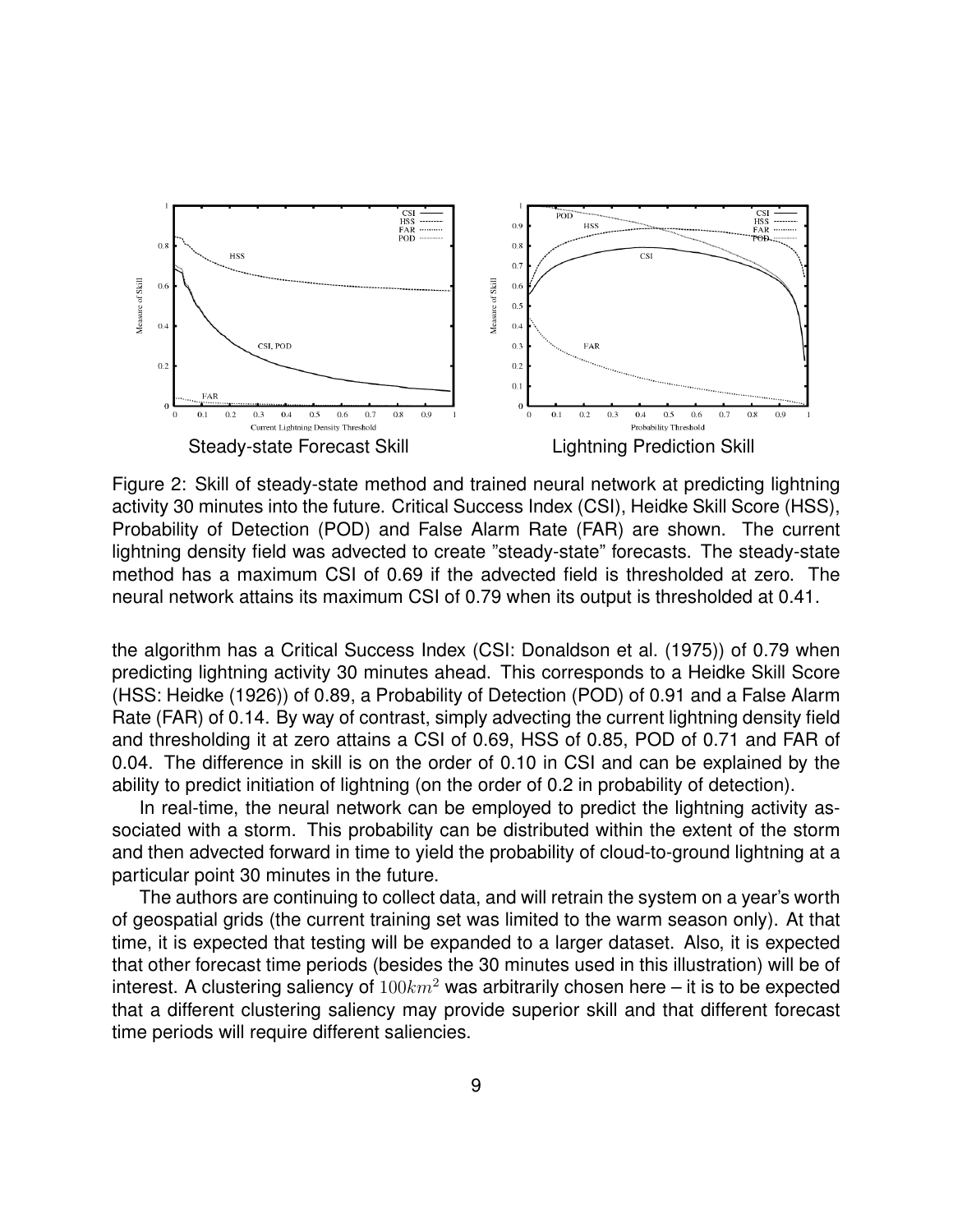# **Acknowledgements**

Funding for this research was provided under NOAA-OU Cooperative Agreement NA17RJ1227, Engineering Research Centers Program (NSF 0313747).

The attribute-extraction algorithm described in this paper has been implemented within the Warning Decision Support System Integrated Information (WDSSII; Lakshmanan et al. (2007)) as the w2segmotionll process. It is available for download at www.wdssii.org.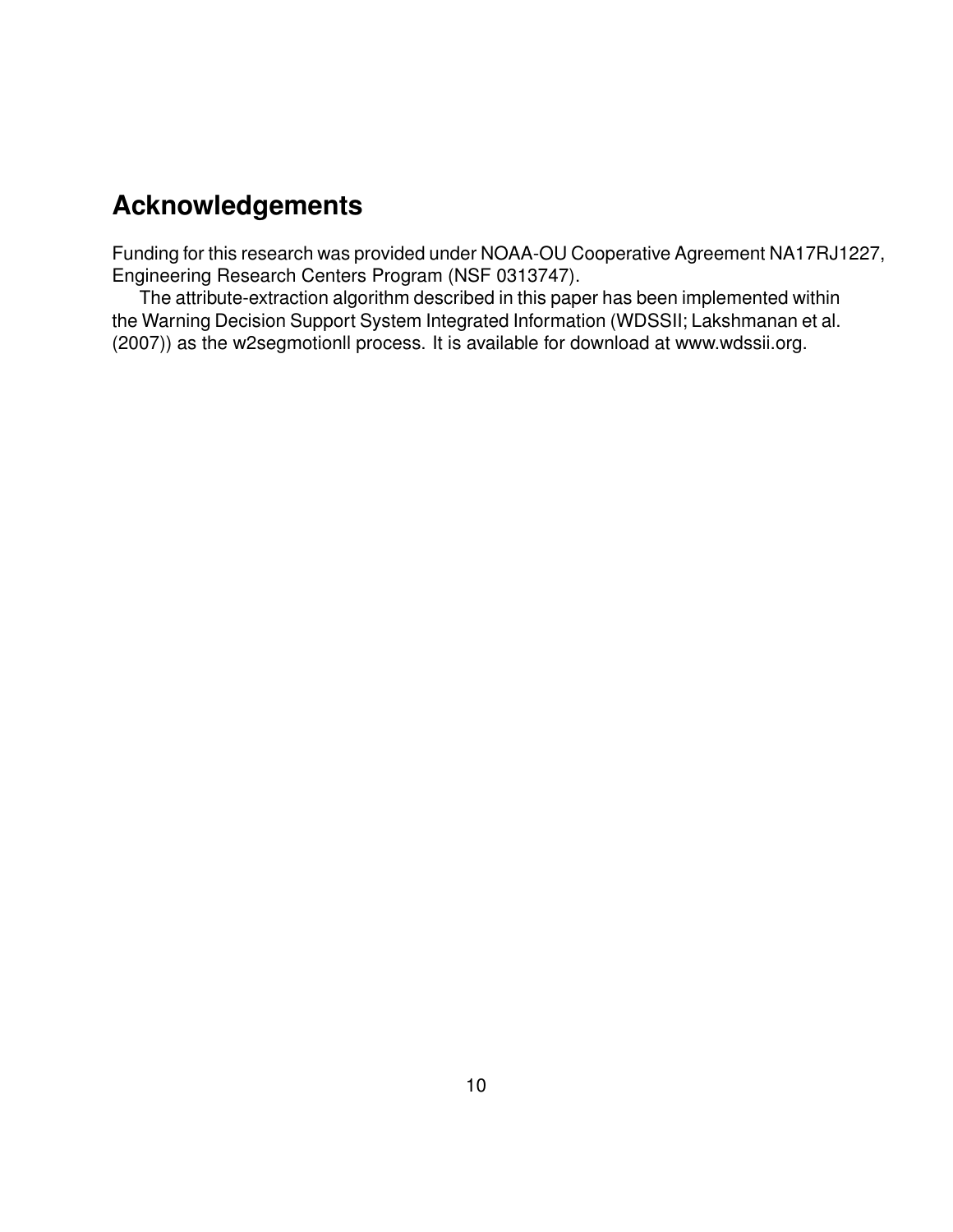#### **References**

- Burrows, W., C. Price, and L. Wilson, 2005: Warm season lightning probability prediction for Canada and the northern United States. *Weather and Forecasting*, **20**, 971–988.
- Cressman, G., 1959: An operational objective analysis scheme. *Mon. Wea. Rev.*, **87**, 367–374.
- Donaldson, R., R. Dyer, and M. Kraus, 1975: An objective evaluator of techniques for predicting severe weather events. *Preprints, Ninth Conf. on Severe Local Storms*, Amer. Meteor. Soc., Norman, OK, 321–326.
- Greene, D. R. and R. A. Clark, 1972: Vertically integrated liquid water A new analysis tool. *Mon. Wea. Rev.*, **100**, 548–552.
- Heidke, P., 1926: Berechnung des erfolges und der gute der windstarkvorhersagen im sturmwarnungsdienst. *Geogr. Ann.*, **8**, 301–349.
- Hondl, K. and M. Eilts, 1994: Doppler radar signatures of developing thunderstorms and their potential to indicate the onset of cloud-to-ground lightning. *Monthly Weather Review*, **122**, 1818–1836.
- Jain, A., 1989: *Fundamentals of Digital Image Processing*. Prentice Hall, Englewood Cliffs, New Jersey.
- Keller, D., 2004: Forecasting cloud-to-ground lightning data with AFWA-MM5 model data using the bolt of lightning technique (BOLT) algorithm. *Preprints, 22nd Conf. on Severe Local Storms*.
- Kitzmiller, D. H., W. E. McGovern, and R. F. Saffle, 1995: The WSR-88D severe weather potential algorithm. *Wea. Forecasting.*, **10**, 141–159.
- Lakshmanan, V., K. Hondl, and R. Rabin, 2008: An efficient, general-purpose technique for identifying storm cells in geospatial images. *J. Ocean. Atmos. Tech.*, **In Press**.
- Lakshmanan, V., R. Rabin, and V. DeBrunner, 2003: Multiscale storm identification and forecast. *J. Atm. Res.*, **67**, 367–380.
- Lakshmanan, V. and T. Smith, 2008: Data mining storm attributes from spatial grids. *J. Ocea. and Atmos. Tech.*, Under review.